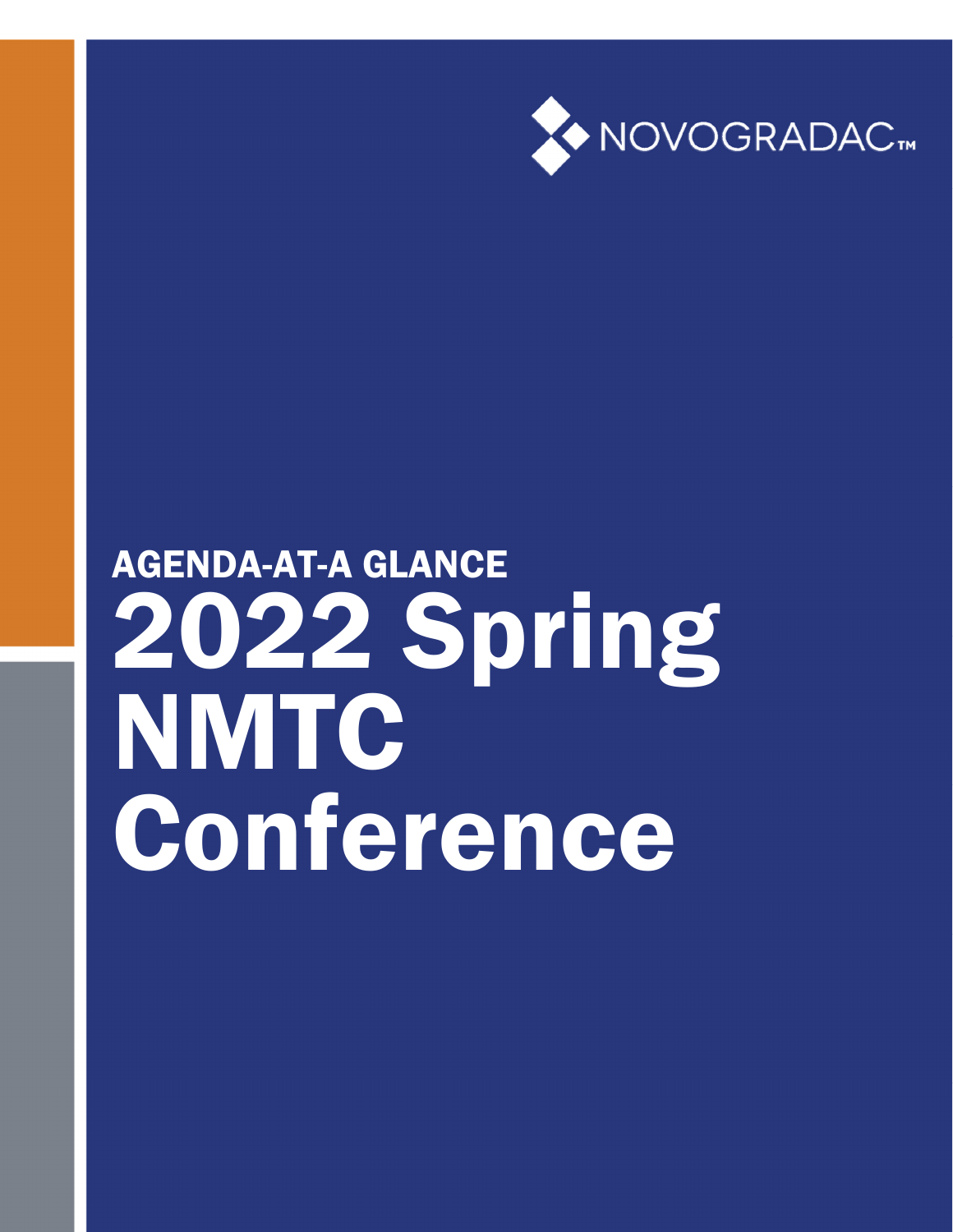## 2022 New Markets Tax Credit Conference Agenda June 9-10, 2022

\*All times EST

#### Wednesday, June 8

#### 9 a.m.-4 p.m. NMTC 101: The Basics

Learning objectives:

• Identify the role tax credits serve in incentivizing corporations to invest in low-income communities

• Calculate when and how many credits are claimed based on the amount of qualified equity investment(s)

• Differentiate between the roles of the CDFI Fund, CDEs, investors and Qualified Active Low-Income Community Businesses (QALICB)

• List the elements of the new markets tax credit program definition

• Identify the advantages of the leverage structure in reducing tax credit pricing as well in lowering interest rate for QALICBs

• Compare the success rate of allocation amounts awarded vs. requested as well as number of applicants vs. allocatees among all previous allocation rounds

• List the ways a member of a governing or advisory board can represent the interests of a low-income community

• Define what it means to be a "low-income community" and differentiate between primary and secondary criteria for being an area of higher distress

• Identify the tests needed to make a business a QALICB

• Differentiate between the direct tracing and the safe harbor tests for satisfying the "sub all" requirement

• Identify which actions violate NMTC program rules and lead to recapture of new markets tax credits

Instructional delivery method: Group live Program level: Basic Prerequisites: None Advance preparation required: None Recommended field of study: Taxes Recommended CPE credit: 6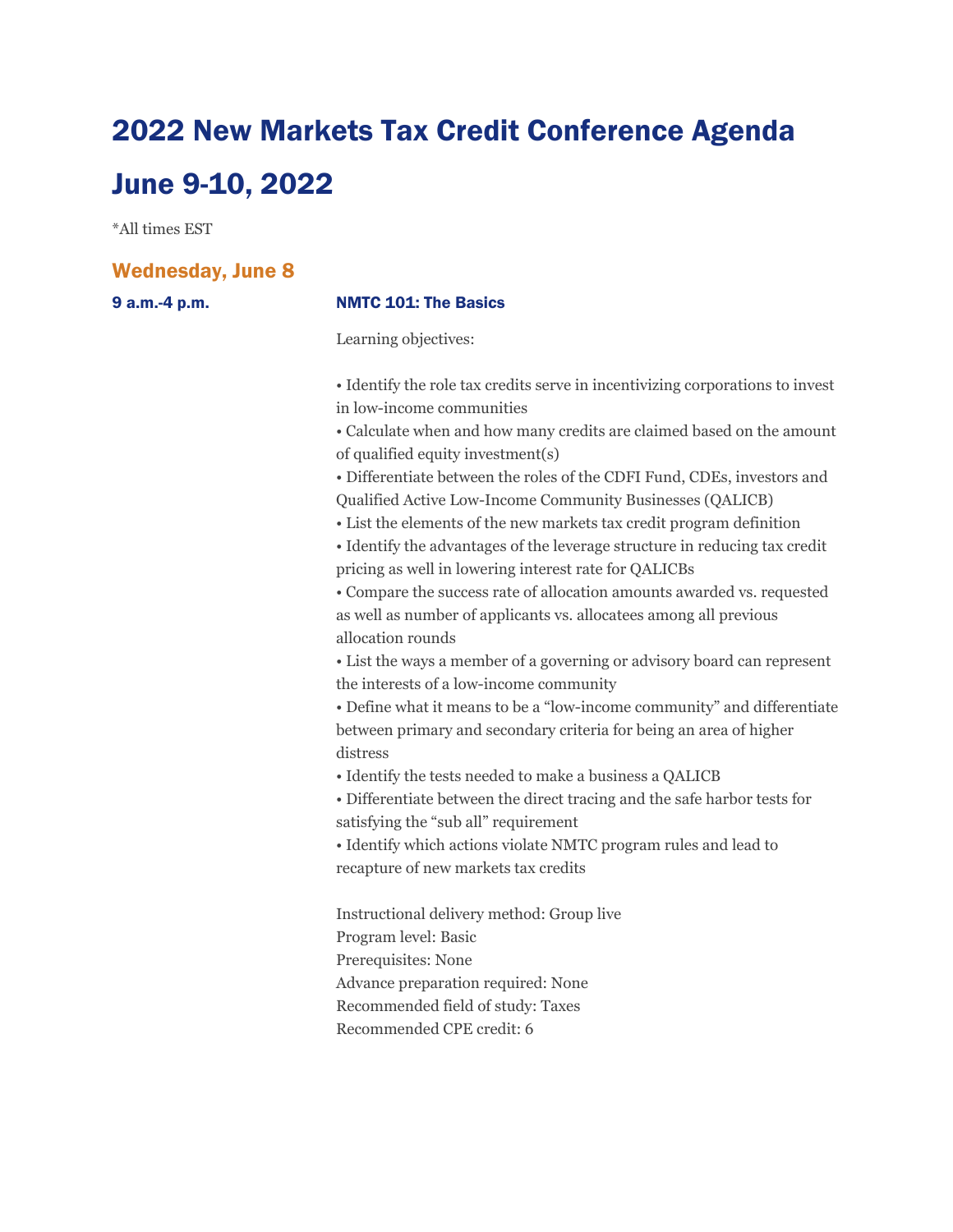### Thursday, June 9

| $9:45-11$ a.m.      | <b>Washington Report</b>                                                                                                                                                         |
|---------------------|----------------------------------------------------------------------------------------------------------------------------------------------------------------------------------|
|                     | Learning Objective(s): Identify legislative options for the NMTC<br>incentive in 2022 in light of the upcoming midterm elections                                                 |
|                     | Instructional delivery method: Group live/group internet based<br>Program Level: Update                                                                                          |
|                     | Prerequisites: A basic understanding of the NMTC incentive<br>Advance preparation: None                                                                                          |
|                     | Recommended field of study: Specialized knowledge<br>Recommended CPE credit: 1.5                                                                                                 |
|                     |                                                                                                                                                                                  |
| <b>11 a.m.-Noon</b> | <b>Investors, Equity and Success</b>                                                                                                                                             |
|                     | Learning Objective(s): Identify elements in NMTC transactions that<br>investors find attractive as well as successful elements during the<br>pandemic                            |
|                     | Instructional delivery method: Group live/group internet based                                                                                                                   |
|                     | Program Level: Update<br>Prerequisites: A basic understanding of the NMTC incentive                                                                                              |
|                     | Advance preparation: None<br>Recommended field of study: Specialized knowledge<br>Recommended CPE credit: 1                                                                      |
| 1:30-2:30 p.m.      | <b>NMTC Plus </b>                                                                                                                                                                |
|                     | Learning Objective(s): Identify best practices for combining the NMTC<br>with other federal tax incentives, state incentives, and using SBA<br>assistance to fill financing gaps |
|                     | Instructional delivery method: Group live/group internet based<br>Program Level: Intermediate                                                                                    |
|                     | Prerequisites: A basic understanding of the NMTC incentive<br>Advance preparation: None                                                                                          |
|                     | Recommended field of study: Specialized knowledge<br>Recommended CPE credit: 1                                                                                                   |
| 2:45-3:45 p.m.      | <b>Finishing Strong</b>                                                                                                                                                          |
|                     | Learning Objective(s): Identify best practices for winding down an<br>NMTC transaction, including things you can do early to get ready for the<br>end of a deal                  |
|                     | Instructional delivery method: Group live/group internet                                                                                                                         |
|                     | Program Level: Intermediate<br>Prerequisites: A basic understanding of the NMTC incentive                                                                                        |
|                     | Advance preparation: None<br>Recommended field of study: Specialized knowledge                                                                                                   |

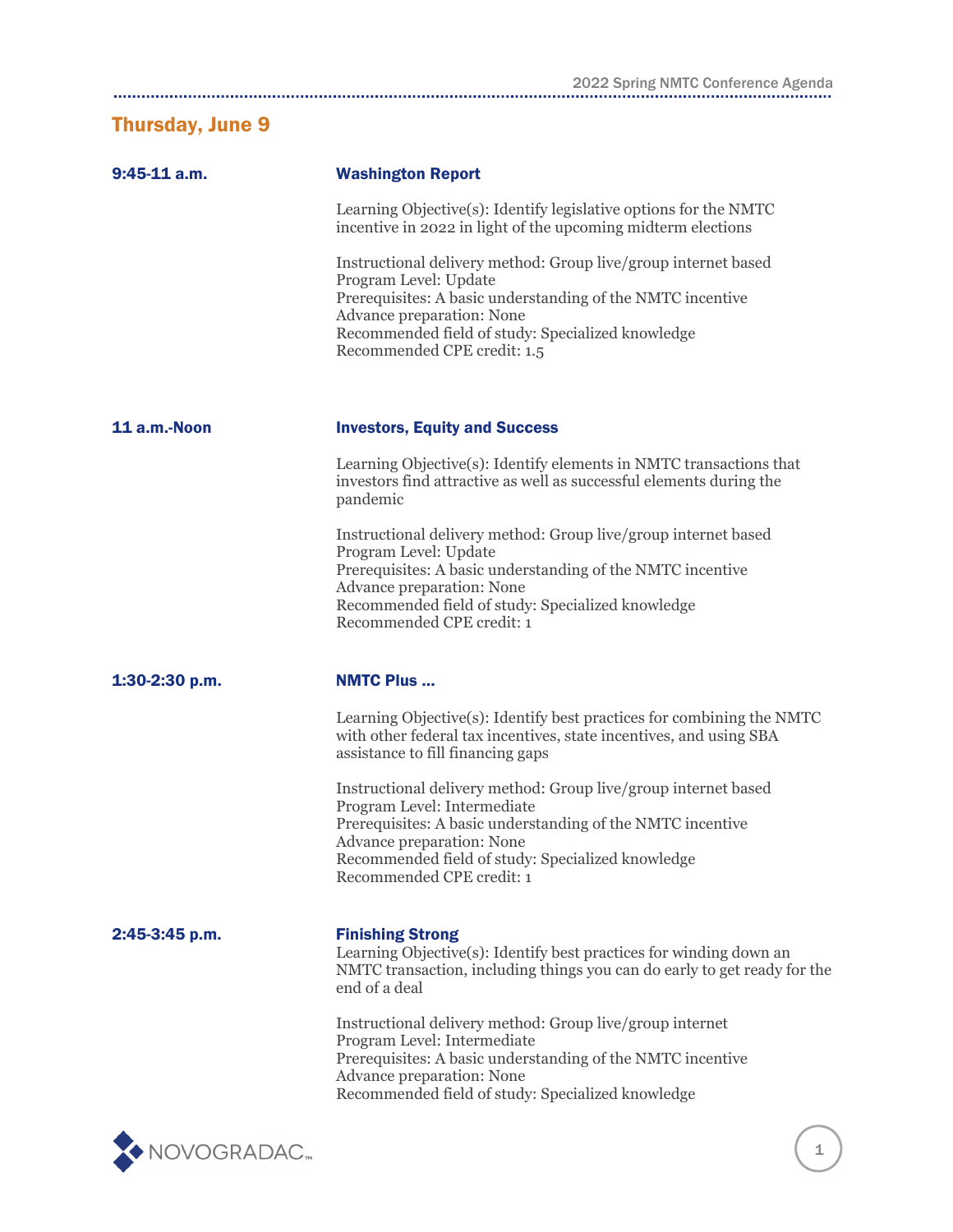|                        | 2022 Spring NMTC Conference Agenda                                                                                                                                        |
|------------------------|---------------------------------------------------------------------------------------------------------------------------------------------------------------------------|
|                        | Recommended CPE credit: 1                                                                                                                                                 |
| 4-5 p.m.               | <b>Investing in Diversity</b>                                                                                                                                             |
|                        | Learning Objective(s): Identify best practices to grow diversity, equity<br>and inclusion in your organization                                                            |
|                        | Instructional delivery method: Group live/group internet based<br>Program Level: Basic<br>Prerequisites: None                                                             |
|                        | Advance preparation: None<br>Recommended field of study: Specialized knowledge<br>Recommended CPE credit: 1                                                               |
| <b>Friday, June 10</b> |                                                                                                                                                                           |
|                        |                                                                                                                                                                           |
| $9 - 10$ a.m.          | <b>CDFI Fund Insights</b>                                                                                                                                                 |
|                        | Learning Objective(s): Identify application and compliance issues for the<br>2021 allocation round, as well as anticipated changes for 2022                               |
|                        | Instructional delivery method: Group live/group internet based<br>Program Level: Intermediate<br>Prerequisites: A basic understanding of the NMTC incentive               |
|                        | Advance preparation: None<br>Recommended field of study: Specialized knowledge<br>Recommended CPE credit: 1                                                               |
| $10-11$ a.m.           | <b>Understanding "But For"</b>                                                                                                                                            |
|                        | Learning Objective(s): Identify best practices for showing the importance<br>of an NMTC development and how to measure them                                               |
|                        | Instructional delivery method: Group live/group internet based<br>Program Level: Intermediate                                                                             |
|                        | Prerequisites: A basic understanding of the NMTC incentive<br>Advance preparation: None<br>Recommended field of study: Specialized knowledge<br>Recommended CPE credit: 1 |
| <b>11 a.m.-Noon</b>    | <b>Alternate Financing Tools</b>                                                                                                                                          |
|                        | Learning Objective(s): Identify potential financing tools to assist in<br>building up low-income communities                                                              |
|                        | Instructional delivery method: Group live/group internet based<br>Program Level: Intermediate<br>Prerequisites: A basic understanding of the NMTC incentive               |
|                        | Advance preparation: None<br>Recommended field of study: Specialized knowledge<br>Recommended CPE credit: 1                                                               |